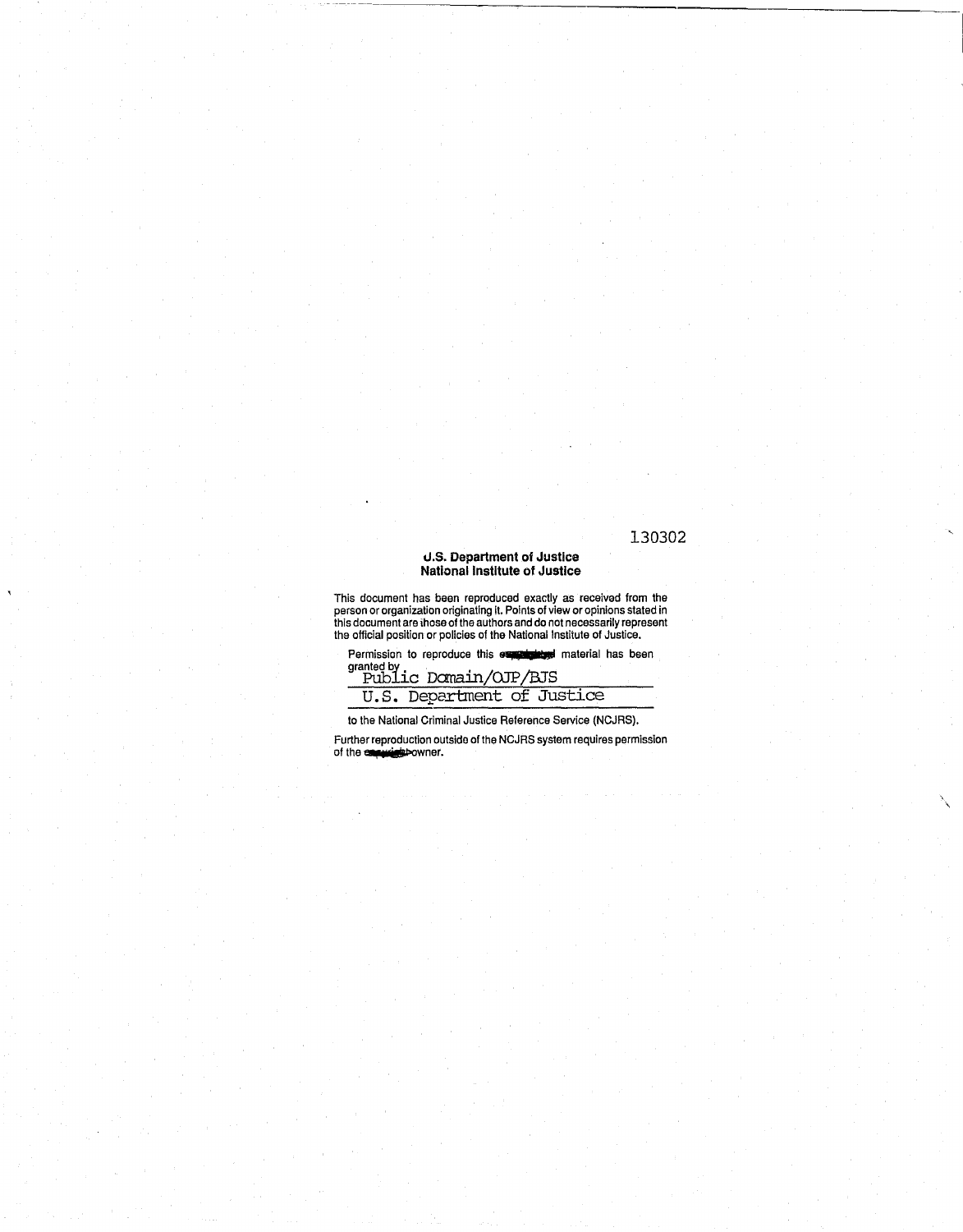

# **•**

## **Crime and the Nation's Households, 1990**

by Michael R. Rand BJS Statistician

In 1990, 24% of U.S. households were victimized by a rape, robbery, assault, theft, burglary, or motor vehicle theft. This was a decline from the 25% of households that In 1989 experienced a crime measured by the ~ational Crime Vlctlmlzatlon Survey (NCVS). The 1990 percentage is the lowest annual percentage since 1975, the first year for the household Indicator, when a third of all households experienced a crime. Until 1990 the proportion of households victimized by crime had remained unchanged for 5 years. A decrease in the percentage of hOllseholds victimized by theft largely accounted for the overall decline from 1989 to 1990. Each year theft comprises almost two-thirds of the victim-Izations measured by the NCVS.

The percentage of households victimized by burglary in 1990 remained unchanged from 1989, as did the percentages of households with a member victimized by a rape, robbery, or assault. However, a greater percentage of U.S. households suffered.a completed or attempted motor vehicle theft in 1990 (1.9%) than In 1989 (1.6%).

#### Additional findings for 1990

The 1990 Indicator that measures the risk of crime among the Nation's households also revealed the following:

. Five percent of U.S. households had at least one member age 12 or older who was the victim of a violent crime.

Households experiencing selected crimes of violence and theft, 1975·90



August 1991 With this report, the Bureau of Justice

Statistics celebrates the publication of its 100th Bulletin. This Bulletin describes the prevalence of crime among our Nation's households.

130302

We chose this Bulletin as the most opportune time to announce a name change for the National Crime Survey, the Nation's second largest ongoing household survey. In the future the survey will be refarred to as the National Crime Victimization Surveyemphasizing more clearly the measurement of those victimizations experienced by our citizens. The National Crime Victimization Survey (NCVS) will continue to obtain extensive, accurate information about the victims of crime In addition to measuring yearly trends.

> Steven D. Dillingham, Ph.D. **Director**

Comparison of findings from the National Crime Victimization Survey and the Uniform Crime Reports

The U.S. Department of Justice administers two programs to measure the magnitude, nature, and Impact of crime in the United States: the National Crime Victimization Survey (NCVS), the source of this report, and the Uniform Crime Reporting Program (UCR).

Because of differences in methodology and crime coverage, the two programs

examine the Nation's crime problem from somewhat different perspectives, and their results are not strictly comparable. The definitional and procedural differences can account for many of the apparent discrepancies in estimates from the two programs. The Department of Justice fact sheet The Nation's Two Crime Measures (NCJ-122705) contains a detailed description of the NCVS and UCR.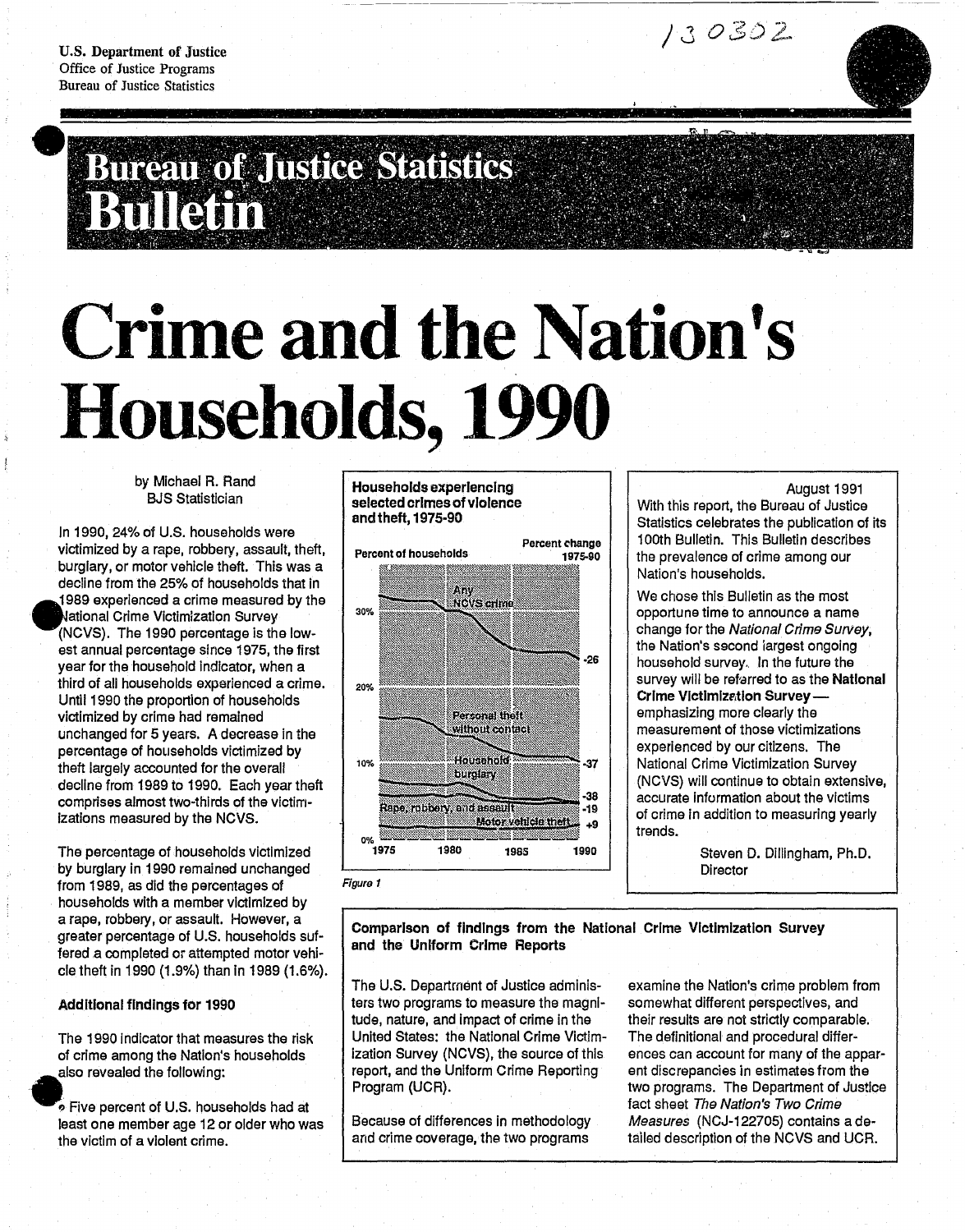• Five percent of ail households experIenced at least one completed or attempted burglary, and 17%, a completed or attempted theft.

فتعاب والمد

فتركان الأناب

عناس ولواحد المتناق

" As In previous years, households with higher incomes (29% of households in the \$50.000-or-more category) were more likely to experience a crime than households with less Income.

Table 1. Households experiencing crime In 1990, and relative percent change since 1989

Total 94.553,000 100.0% 95,461,000 100.0%

2,521,000

With contact  $\begin{array}{cccc} 487,000 & .5 & .548,000 & .6 \\ \text{Without contact} & 10,218,000 & 10.8 & .9,592,000 & 10.0 \end{array}$ Without contact 10,218,000 10.8 9,592,000 10.0<br>Household 7,548,000 8.0 7,199,000 7.5

Any NCVS crime 23,221,000 24.6% 22,652,000 23.7% -3.4% • Violen,crlme 4,492,000 4.8 4,478,000 4.7 -1.2 Rape 124,000 .1 104,000 .1 -16.8 Robbery 934,000 1.0 967,000 1.0 2.5 Assault 3,648,000 3.9 3,591,000 3.8 -2.5 Aggravated 1,400,000 1.5 1,287,000 1.3 -8.9<br>Simple 2,521,000 2.7 2,527,000 2.6 -.7

Total theft 16,671,000 17.6% 15,905,000 16.7% -5.5%<sup>8</sup><br>Personal 10,585,000 11.2 10,042,000 10.5 -6.0<sup>a</sup>

Households

Victimized by:

See<br>Por<br>Por

• Households in urban areas (30%) were more likely to experience a measured crime than suburban households (23%) or rural households (17%).

• Twenty-eight percent of both black households and households of other races -Asians, Pacific Islanders, and Native Americans - were victimized by crime, compared to 23% of white households.

<sup>~</sup>Among the regions, the West continued to have the highest proportion of households touched by crime (28%), while the North- • east had the lowest (20%).

The National Crime Victimization Survey

The NCVS has been an ongoing national survey of crime victims since 1972. The NCVS collects data on crimes that are not reported to the police as well as those that are reported. Because some crimes are difficult or Impossible to examine in a general population survey, the NCVS measures only the personal victimizations of rape, robbery, assault, and theft and the household crimes of theft, burglary, and motor vehicle theft. Homicide and commercial crimes are excluded from the household survey. OVer the past 15 years this Indicator, which reports the proportion of households that experience an attempted or completed crime, has been calculated to estimate the dispersion of crime. (See Methodology on page 6 for further discussion of the indicator and of the NCVS.)

A household refers both to a dwelling unit like a house or apartment and to the people who live in it. A household counted as periencing a crime during the year met e of these criteria:

• It fell victim to a burglary, auto theft. or usehold theft.

• A household member age 12 or older as raped, robbed, or assaulted.

• A household member age 12 or older perienced a personal theft.

| Household                                                                                          |      | 7.548.000 | 8.0   |       | 7,199,000 | 7.5   |       | $-5.5^{\circ}$ |                                          |       | . .         |
|----------------------------------------------------------------------------------------------------|------|-----------|-------|-------|-----------|-------|-------|----------------|------------------------------------------|-------|-------------|
| Burglary                                                                                           |      | 4,697,000 | 5.0   |       | 4,557,000 | 4.8   |       | $-3.9$         |                                          |       | lik         |
| Motor vehicle theft                                                                                |      | 1,553,000 | 1.6   |       | 1,825,000 | 1.9   |       | $16.4^{\circ}$ |                                          |       | Wł          |
| Crimes of high concern                                                                             |      |           |       |       |           |       |       |                |                                          |       | ex          |
| (a rape, robbery, or assault                                                                       |      |           |       |       |           |       |       |                |                                          |       | on          |
| by a stranger or a burglary) 6,939,000                                                             |      |           |       | 7.3%  | 6,854,000 | 7.2%  |       | $-2.2%$        |                                          |       | $\bullet$   |
| Note: Detail does not add to total or crime subtotals because of overlap in households             |      |           |       |       |           |       |       |                |                                          |       | ho          |
| experiencing various crimes. Relative percent change is based on unrounded figures.                |      |           |       |       |           |       |       |                |                                          |       |             |
| *Estimates for 1989 differ from those published in <i>Crime and the Nation's Households, 1989.</i> |      |           |       |       |           |       |       |                |                                          |       | $\bullet$ / |
| See Methodology.                                                                                   |      |           |       |       |           |       |       |                |                                          |       | Wa          |
| "Change was statistically significant at the 95% confidence level.                                 |      |           |       |       |           |       |       |                |                                          |       |             |
| <sup>h</sup> Change was statistically significant at the 90% confidence level.                     |      |           |       |       |           |       |       |                |                                          |       | $\bullet$ / |
|                                                                                                    |      |           |       |       |           |       |       |                |                                          |       | ex          |
|                                                                                                    |      |           |       |       |           |       |       |                |                                          |       |             |
| Table 2. Percent of households experiencing crime, by type of crime, 1975-90                       |      |           |       |       |           |       |       |                |                                          |       |             |
|                                                                                                    |      |           |       |       |           |       |       |                | Percent of households experiencing crime |       |             |
| Type of crime                                                                                      | 1975 | 1976      | 1977  | 1978  | 1979      | 1980  | 1981  | 1982           | 1983                                     | 1984  | 198         |
| Any NCVS crime 32.1%                                                                               |      | 31.5%     | 31.3% | 31.3% | 31.3%     | 30.0% | 30.0% | 29.3%          | 27.4%                                    | 26.0% | 25.0        |
|                                                                                                    |      |           |       |       |           |       |       |                |                                          |       |             |
|                                                                                                    |      |           |       |       |           |       |       |                |                                          |       |             |

10,585,000 11.2 10,042,000 10.5 -6.0<sup>a</sup><br>
487,000 .5 548,000 .6 11.5<br>
10,218,000 10.8 9,592,000 10.0 -7.0<sup>a</sup><br>
7,548,000 8.0 7,199,000 7.5 -5.5<sup>b</sup>

1989\* 1990 Relative Number Number percent<br>of house-<br>of house-<br>change, of house- of house- change,<br>holds Percent holds Percent 1939-90

<u>Typeofcrime 1975 1976 1977 1978 1979 1980 1981 1982 1983 1984 1985 1986 1987 1988 1989 1989</u> Any NCVS crime 32.1 % 31.5% 31.3% 31.3% 31.3% 30.0% 30.0% 29.3% 27.4% 26.0% 25.0% 24.7% 24.5% 24.6% 24.6% 23.7% Violentcrime 5.8 5.6 5.7 5.7 5.9 5.5 5.9 5.6 5.1 5.0 4.8 4.7 4.6 4.8 4.8 4.7 Rape .2 .2 .2 .2 .2 .2 .2 .2 .1 .2 .1 .1 .1 .2 .1 .1 Robbery 1.4 1.2 1.2 1.1 1.2 1.2 1.3 1.4 1.1 1.0 .9 .9 .1 .9 1.0 1.0 Assault 4.5 4.4 4.7 4.6 4.8 4.4 4.7 4.5 4.2 4.1 4.0 3.8 3.8 4.0 3.9 3.8 Personal theft 16.4 16.2 16.3 16.2 15.4 14.2 13.9 13.9 13.0 12.3 11.5 11.2 11.1 11.2 11.2 10.5 Household theft 10.2 10.3 10.2 9.9 10.8 10.4 10.2 9.6 8.9 8.5 8.1 8.0 8.0 7.7 8.0 7.5 Burglary 7.7 7.4 7.2 7.2 7.1 7.0 7.4 6.9 6.1 5.5 5.3 5.3 5.2 5.4 5.0 4.8 MotorvehicJe theft 1.8 1.6 1.5 1.7 1.6 1.6 1.6 1.6 1.4 1.4 1.4 1.4 1.5 1.5 1.6 1.9 Households touched by crime<br>(in millions) (in millions) 23.377 23.540 23.741 24.277 24.730 24.222 24.863 24.989 23.621 22.806 22.191 22.201 22.404 22.844 23.221 22.652 Households in U.S.<br>(in millions) 73.123 74.528 (In millions) 73.123 74.528 75.904 *n578* 78.964 80.622 82.797 85.178 86.146 87.791 88.852 90.014 91.391 92.892 94.553 95.461 (in millions) 23.377 23.540 23.741 24.277 24.730 24.222 24.863 24.989 23.621 22.806 22.191 22.201 22.404 23.221 22.652<br>
Households in U.S. (in millions) 73.123 74.528 75.904 77.578 78.964 80.622 82.797 85.178 86.146 87.791

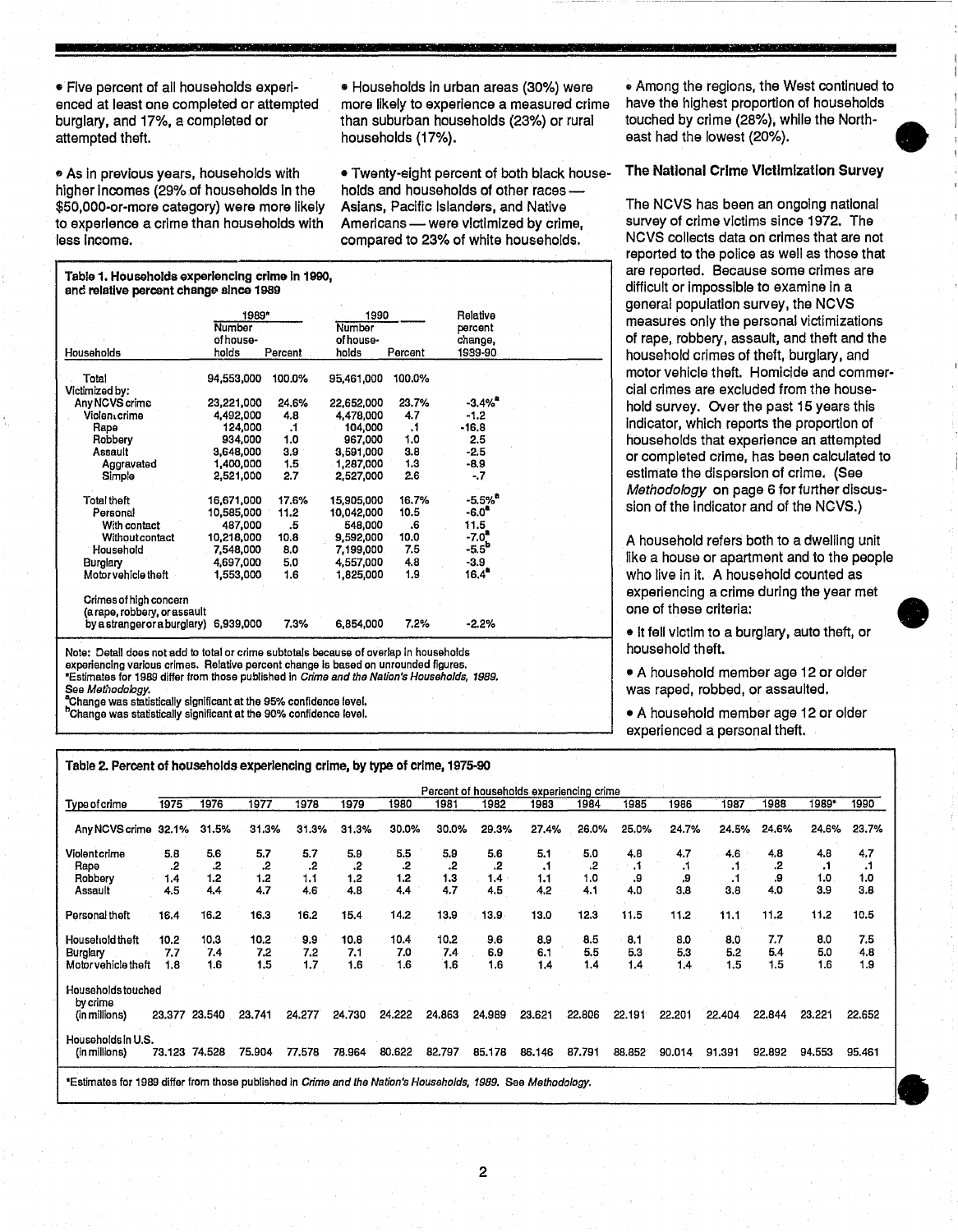#### **Trends**

•

•

The percentage of households experlenc- . Ing a crime has never shown a statistically significant year-to-year increase since the inception of the indicator in 1975 (tabie 1, figure 1). From 1975 to 1985 declining percentages of U.S. households were victimized by crime: 32% of all households In 1975 and 25% in 1985. Between 1985 and 1989 the percentage of households touched by crime remained unchanged . before decreasing again In 1990 (table 2).

Some segments of the American population have experienced trends that differed from the national trend. For example, between 1986 and 1989 the annual percentage of urban households victimized by a crime rose from 28% to 31% while that for rural households fell from 20% to 17%. in 1990 the percentage of white households experiencing a crime was at the lowest level ever, after being stable between 1985 and 1989 (figure 1).<sup>1</sup> By contrast, black households experienced an Increasing likelihood of criminal victimization between 1985 and 1989.

While lower percentages of both white and black households experienced a crime in 1990 than in 1975, black households had a smaller relative decrease than white households. The proportion of black households touched by crime declined by 15% from

<sup>1</sup>In the NCVS the race of the household is considered to be that of the household head.

Table 3. Percent of households experiencing crime,

1975 to 1990, compared to a 28% decline for white households. The overall difference In the trends for white and black households primarily resulted from differences In trends of theft.

#### 1989·90 comparisons

The overall percentage of households touched by crime decreased In 1990 from the previous year. This decline occurred because of a decrease in the percentage of households with at least one member who experienced a personal theft as well as a marginal decrease in the percentage touched by household thefts. The Increased percentage of households with motor vehicle thefts In 1990 had minimal effect on the overall estimate. The percentage of households that suffered burglaries or that had members who were victims of violent crime remained unchanged from the level of 1989.

White households, non-Hispanic households, suburban households, those with an income between \$7,500 and \$14,999, and those in the West were all less vulnerable to crime in 1990 than in 1989. $^2$  Declines among these categories of households Were primarily the result of lower percent-

ZVulnerability to crime In general or to a specific typa of crime expresses the likelihood of a household of a particular category to have bean victimized by a crime. Vulnerability Is used In comparisons: The likelihood of victimization of a household In one category Is compared to that of a household in another category.

ages of households experIencing theft. Households with an Income between \$25,000 and \$49,999 were somewhat less likely In 1990 than in 1989 to have been touched by crime.

All seaments of the U.S. population did not share the decreased susceptibility to crime

Households experiencing selected crimes, by race of household head, 1975-90 Any NOVS crIme





Parcont 01 housoholds

Figure 2



| by race and ethnicity of household head, 1990 |       |                        |       |                                |          |  |  |  |
|-----------------------------------------------|-------|------------------------|-------|--------------------------------|----------|--|--|--|
| Percent                                       |       |                        |       | Ethnicity of<br>household head |          |  |  |  |
| of households                                 |       | Race of household head | Non-  |                                |          |  |  |  |
| experiencing:                                 | White | Black                  | Other | Hispanic                       | Hispanic |  |  |  |
| Any NCVS crime                                | 23.1% | 27.8%                  | 27.5% | 23.1%                          | 31.3%    |  |  |  |
| <b>Malantarima</b>                            | A COL | <b>E ADJ</b>           | E Ees | A EOL                          | 7 NOL    |  |  |  |

| Note: Detail does not add to total or crime subtotals<br>because of overlap in households experiencing<br>various crimes. |               |                            | burglary.     | "Rape, robbery, or aggravated assault.<br><sup>b</sup> A rape, robbery, or assault by a stranger or a |               |  |
|---------------------------------------------------------------------------------------------------------------------------|---------------|----------------------------|---------------|-------------------------------------------------------------------------------------------------------|---------------|--|
| Crimes of high concern <sup>D</sup>                                                                                       | 6.7%          | 10.3%                      | 8.8%          | 6.9%                                                                                                  | 10.5%         |  |
| Serious violent crime <sup>e</sup>                                                                                        | $2.2\%$       | 3.8%                       | 2.9%          | 2.2%                                                                                                  | 4.6%          |  |
| Motor vehicle theft                                                                                                       | 1.7           | 3.2                        | 2.3           | 1.7                                                                                                   | 4.7           |  |
| Burglary                                                                                                                  | 4.3           | 7.9                        | 5.6           | 4.7                                                                                                   | 6.2           |  |
| Household                                                                                                                 | 7.4           | 8.4                        | 7.3           | 7.3                                                                                                   | 10.9          |  |
| Total theft<br>Personal                                                                                                   | 16.6%<br>10.5 | 17.0%<br>10.2 <sub>1</sub> | 18.6%<br>12.9 | 16.3%<br>10.4                                                                                         | 20.9%<br>11.9 |  |
| Simple                                                                                                                    |               |                            |               |                                                                                                       |               |  |
| Aggravated                                                                                                                | 1.3<br>2.7    | 1.9<br>2.0                 | 1.2<br>2.9    | 1.3<br>2.6                                                                                            | 2.0<br>2.8    |  |
| Assault                                                                                                                   | 9.8           | 3,6                        | 3.9           | 3.7                                                                                                   | 4.5           |  |
| Robbery                                                                                                                   | .в            | 2.2                        | 1.7           | 9.                                                                                                    | 2.7           |  |
| Rape                                                                                                                      | ۰.            | .1                         | ۰.            | .1                                                                                                    | .2            |  |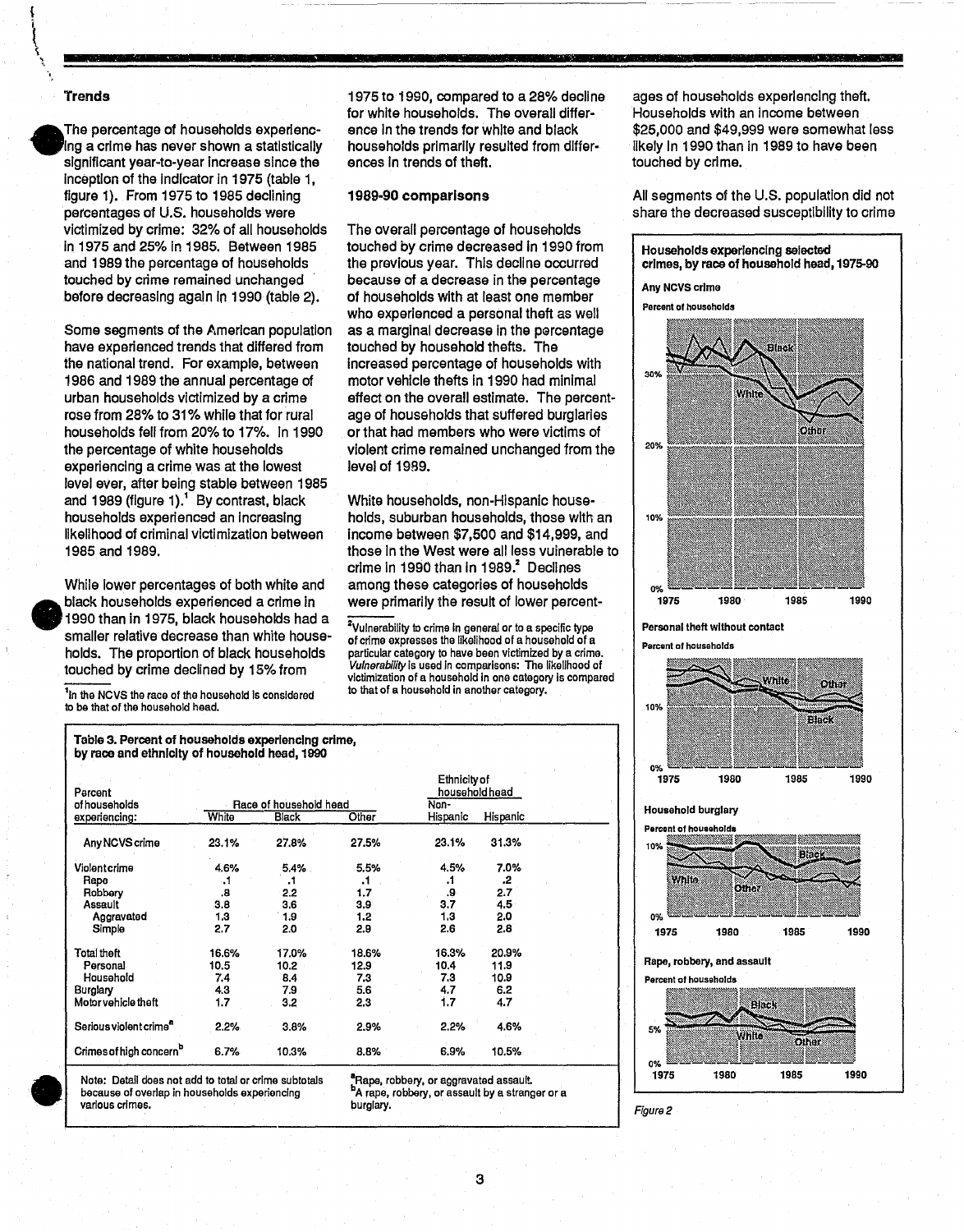In 1990. Black households, Hispanic households, urban and rural households, and households outside the West were about as likely to sustain a crime in 1990 as in 1989. Even though urban households were less victimized by crimes of theft In 1990 than In 1989, the overall susceptibility of urban households remained unchanged. Midwestern households were as likely to experience crime In 1990 as In 1989, despite a slight decline in the percentage of theft victims among them. Households In Income categories other than those noted above experienced no change in their susceptibility to criminal victimization from 1989 to 1990.

**-**

Because of reduced victimization from theft, two-to-three-person households were lass likely to experience a crime in 1990 than in 1989. This size category includes almost half of the Nation's households. Oneperson households and households with more than three members had no decrease In the level of crime. In households of four to five people, a marginal decrease In the percentage experiencing theft did not cause a significant overall decrease In the percentage of such households experiencing crime.

#### Race and ethnlclty of household

In 1990 white households were less likely to fall victim to a measured crime than black households and households of other races (table 3). A higher percentage of black households than white households suffered

a robbery, aggravated assault, or motor vehicle theft. Black households were also slightly more vulnerable to household theft than white households. Burglary affected a higher percentage of black households than households of whites or other races.

White households were more likely than black households to have a member victimized by simple assault. White, black, and other race households had similar percentages of crimes of theft overall, although other race households were slightiy more likely than white or black households to have a member who was the victim of a personal theft during 1990.

Proportionately more Hispanic households than non-Hispanic households suffered a crime. Almost 3% of Hispanic households In 1990 experienced a robbery, compared to about 1% of non-Hispanic households. Hispanic households were also more likely than their non-Hispanic counterparts to experience theft, 21% versus 16%. Larger percentages of Hispanic households than non-Hispanic households sustained a burglary or motor vehicle theft.

#### Family Income

Households with higher incomes were more susceptible to theft or attempted theft than were lower-income households (table 4). Households with Incomes of at least \$50,000 were more than 1 1/2 times as likely to experience a personal theft as households with incomes below \$7,500.

In general, as Income increased, the percentage of households with members victimized by personal theft Increased.

*J*  f f

Assaults occurred in similar proportions at all household Income levels except for a slight difference between the highest and the lowest Income households. Despite this similarity in victimization by assault, households with Incomes below \$7,500 experienced violent crimes to a greater extent than did other households. •

Households with incomes under \$7,500 were more likely than higher income households to experience burglary but less likely than households with Incomes above \$15,000 to be victimized by motor vehicle theft.

#### Place of residence

In 1990 households in urban areas continued to be the most likely and those In rural areas continued to be the least likely to be touched by crime. For all but two of the crimes measured, the percentage of suburban households victimized by crime fell between that of urban and rural households. Suburban and rural households did not differ measurably in the percentages • victilnized by burglary or aggravated assault. In 1990, 1 in 56 urban households had a member who was the victim of a robbery, compared with 1 in 137 suburban households and 1 In 225 rural households.

| Percent                                  | Annual household income |                      |                       |                      |                    |       |                                 |       |                | Region       |       |       |  |
|------------------------------------------|-------------------------|----------------------|-----------------------|----------------------|--------------------|-------|---------------------------------|-------|----------------|--------------|-------|-------|--|
| of households<br>experiencing:           | Under<br>\$7,500        | \$7,500-<br>\$14,999 | \$15,000-<br>\$24,999 | \$25,000<br>\$49,999 | \$50,000<br>ormore | Urban | Place of residence"<br>Suburban | Rural | North-<br>east | Mid-<br>west | South | West  |  |
| Any NCVS crime                           | 22.6%                   | 21.0%                | 23.7%                 | 24.7%                | 28.6%              | 29.6% | 22.7%                           | 16.9% | 19.8%          | 23.0%        | 24.3% | 27.9% |  |
| Violentcrime                             | 5.9%                    | 4.9%                 | 4.9%                  | 4.4%                 | 4.3%               | 6.1%  | 4.2%                            | 3.6%  | 3.8%           | 4.6%         | 4,8%  | 5.5%  |  |
| Rape                                     | .2                      | A                    | .2                    | - 7                  |                    | 2.    | ۰1                              |       | ۰.             | .1           | .1    | 2.    |  |
| Robbery                                  | 1.7                     | 1.1                  | 1.0                   | .7                   | .8                 | 1.8   |                                 |       | 1,4            | 8.           | 1.0   | 1.0   |  |
| Assault                                  | 4.4                     | 3.8                  | 3.9                   | 3.8                  | 3.5                | 4.4   | 3.5                             | 3.2   | 2.5            | 4.0          | 3,9   | 4.6   |  |
| Aggravated                               | 1.7                     | 1,5                  | 1.4                   | 1.3                  | 1.0                | 1.7   | 1.2                             | 1.2   | .8             | 1,3          | 1.6   | 1,7   |  |
| Simple                                   | 3.2                     | 2.5                  | 2.7                   | 2.7                  | 2.6                | 3.0   | 2.6                             | 2.2   | 1.8            | 3,0          | 2.6   | 3.2   |  |
| Total theft                              | 14.4%                   | 13.9%                | 16.6%                 | 17.8%                | 21.5%              | 20.3% | 16.5%                           | 11.6% | 13.3%          | 16.6%        | 17.0% | 19.9% |  |
| Personal                                 | 8,3                     | 8.2                  | 10.1                  | 11.5                 | 15.1               | 12.4  | 10.9                            | 6.9   | 8.7            | 10.6         | 10.6  | 12.4  |  |
| Household                                | 7.5                     | 6.9                  | 7.9                   | 7.8                  | 7.8                | 9.9   | 6.8                             | 5.5   | 5.3            | 7.4          | 7.9   | 9.5   |  |
| <b>Burglary</b>                          | 6.7                     | 5.0                  | 4.7                   | 4.1                  | 4.7                | 6.7   | 3.9                             | 3.7   | 3.3            | 4.5          | 5.5   | 5.4   |  |
| Motor vehicle theft                      | 1.3                     | 1.6                  | 2.0                   | 2.1                  | 2.2                | 2.9   | 1.8                             | 0.7   | 2.5            | 1.3          | 1.8   | 2.2   |  |
| Serious violent crime <sup>b</sup>       | 3.4%                    | 2.7%                 | 2.4%                  | 2.0%                 | 1.8%               | 3.5%  | 1.9%                            | 1.7%  | 2.1%           | 2.1%         | 2.5%  | 2.7%  |  |
| Crimes of high concern <sup>c</sup> 9.0% |                         | 7.3%                 | 7.3%                  | 6.5%                 | 7.2%               | 10.1% | 6.1%                            | 5.0%  | 5.5%           | 6.8%         | 7.7%  | 8.5%  |  |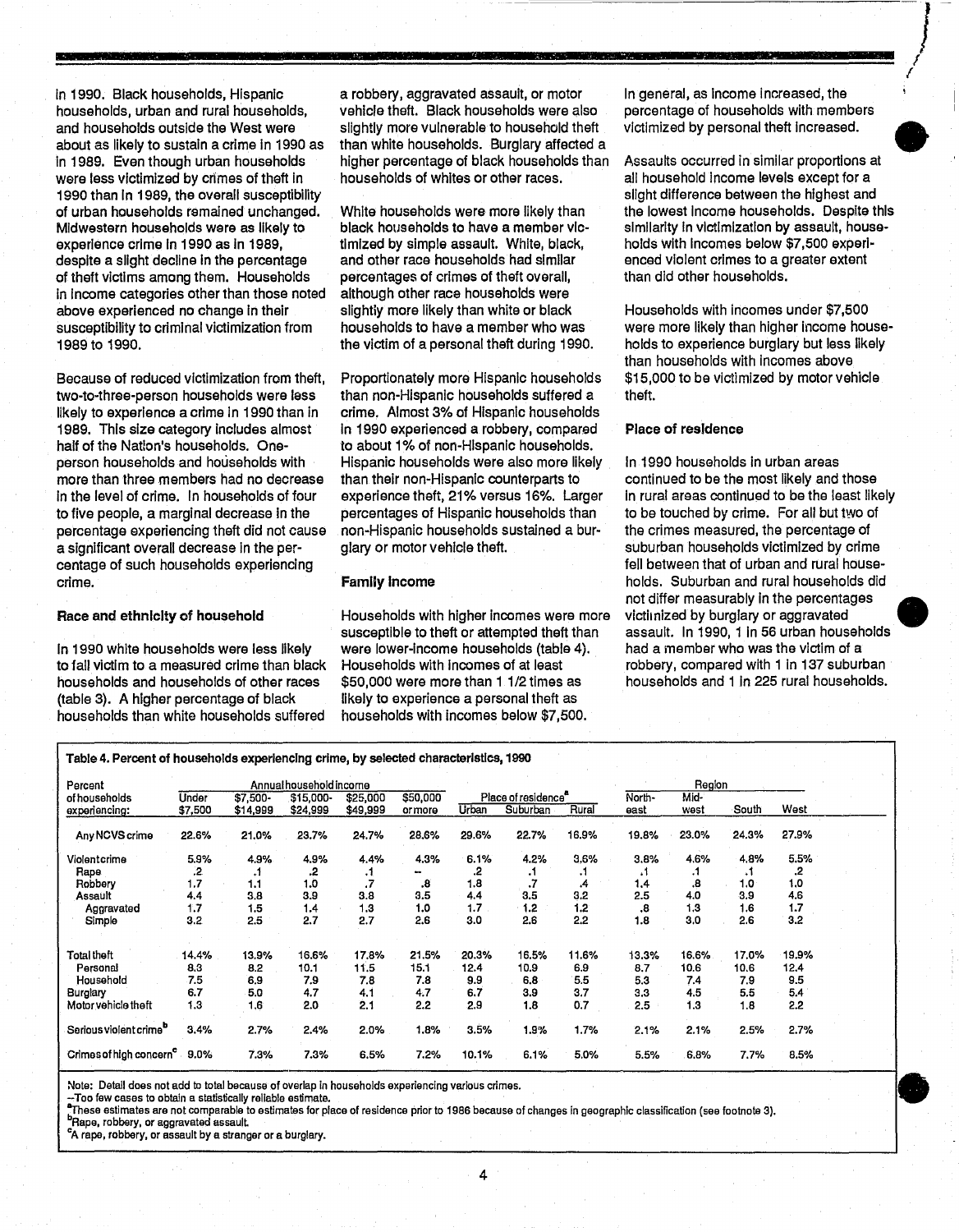#### Region

•

During 1990, as in the 4 previous years, households In the Northeast were the least vulnerable to crime (20%), while those In the West were the most (28%). Households In the South (24%) were slightly more vulnerable to crime than those In the Midwest (23%).

There were few exceptions to this pattern of lower likelihood of criminal victimization for households in the Northeast and greater likelihood for households In the West. Northeastern households were the most vulnerable to robbery and were more likely than Southern or Midwestern households to have a completed or attempted motor vehicle theft. Western households were about as likely as Southern households to experience a burglary or a motor vehicle theft. Western, Southern, and Midwestern households had about the same likelihood to have a member to suffer an aggravated assault. Members of Western and Midwestern households were almost equally as likely to experience simple assault.

#### Size of household

In general, the more people in a household, the greater its susceptibility to crime (table 5). This tendency is more pronounced for personal crimes than for household crimes because larger households have more members at risk for personal crimes, but each household, regardless of size, Is at risk for household crimes.

The likelihood of personal crime victimization generally does not increase at a rate proportional to increases in household size. For example, in 1990, as in previous years, the percentage of six-or-more-person households touched by personal theft was about 2 1/2 times that of one-person households.

TableS. Percent of households touched by selected crimes, by size of household, 1990

| Percentof<br>households         | Number of persons<br>in household |                   |      |       |  |  |  |
|---------------------------------|-----------------------------------|-------------------|------|-------|--|--|--|
| experiencing:                   |                                   | 2-3               | 45   | 6+    |  |  |  |
| Any NCVS crime                  |                                   | 17.4% 23.0% 30.8% |      | 38.9% |  |  |  |
| Violentcrime                    | $3.0\%$                           | 4.3%              | 6.8% | 10.7% |  |  |  |
| <b>Total thaft</b>              | 11.1                              | 16.4              | 22.1 | 27.7  |  |  |  |
| Personal                        | 7.0                               | 10.4              | 14.0 | 16.9  |  |  |  |
| Household                       | 4.8                               | 7.3               | 10.2 | 14.3  |  |  |  |
| <b>Burglary</b><br>Motorvehicle | 4.6                               | 4.5               | 5.5  | 5.8   |  |  |  |
| thaft                           | 1.5                               | 1.8               | 2.5  | 3.1   |  |  |  |

For various reasons, the rate of victimization by personal crime is not simply proportional to household size. Many households with two or more members have children under age 12. Crimes against young children are not included In the NCVS measurement of crime victimlzation.<sup>3</sup> in addition, variations in demographic characteristics and lifestyles among different size households can affect their likelihood of criminal victimization.

The relationship between household size and susceptibility to crime shown in past years also heid for 1990:

• Fewer than 1 in 5 single-person households were touched by crime, compared with 2 in 5 households with six or more persons.

• Households with six or more members were about 4 times more likely than singleperson households to have had at least one member who was victimized by violent crime (11% versus 3%) and 2112 times more likely to have sustained a personal or household theft (28% versus 11%).

As in previous years, burglary varied the least among households of different sizes. In 1990, 5% of single-person households were burglarized, compared to 6% of households with six or more members.

#### Crimes of high concern

In 1990, 1 in 14 households in the Nation were burglarized or had a member who was the victim of a violent crime (rape, robbery, or assault) committed by a stranger. These crimes, which many people consider the most threatening, have been designated crimes of high concern in this report.

In 1990 households with incomes under \$7,500 and urban households were the most likely to have been victimized by crimes of high concern. A higher percentage of black households than white households experienced at least one crime of high concern, and a higher percentage of Hispanic households sustained such crimes than did non-Hispanic households (figure 3). By region, the percentage of households experiencing a crime of high concern was highest in the West and lowest in the Northeast.

Households experiencing crimes of high concern, by race of household head, 1981·90

(A rape, robbery. or assault by a stranger or a burglary)



Figura 3

From 1981, when 11% of all households experienced a crime of high concern, until 1985, when 8% of all households were so victimized, the percentage of households victimized by such crime decreased yearly. Between 1985 and 1988, the percentage did not change measurably but declined again In 1989 to 7%. The percentage in 1990 remained at that lowest level -7%.

#### Race and crime seriousness

In 1990 black households were not only more vulnerable to crime than white households but were also more likely, if victimized, to raport a serious violent crime or a crime of high concern. In 1990, 14% of the black households experiencing any crime had a member victimized by a rape, robbery, or aggravated assault, while 9% of victimized white households had a member who suffered one of these crimes. Similarly, among those households that fell victim to a crime In 1990, 37% of black households and 29% of white households were victimized by crimes of high concern.

#### Factors affecting trends

Population movements and changes in household composition have affected the overall downward trend that the households-vlctimlzed-by-crime indicator has shown since 1975.

American society is extremely mobile. For some time the population has been moving away from the Northeast and Midwest Into

<sup>&</sup>lt;sup>3</sup>Crimes against children under age 12 are excluded from the NCVS because asking sensitive questions about victimization might be stressful to the child or the parents, possibly discouraging adult participation in the survey.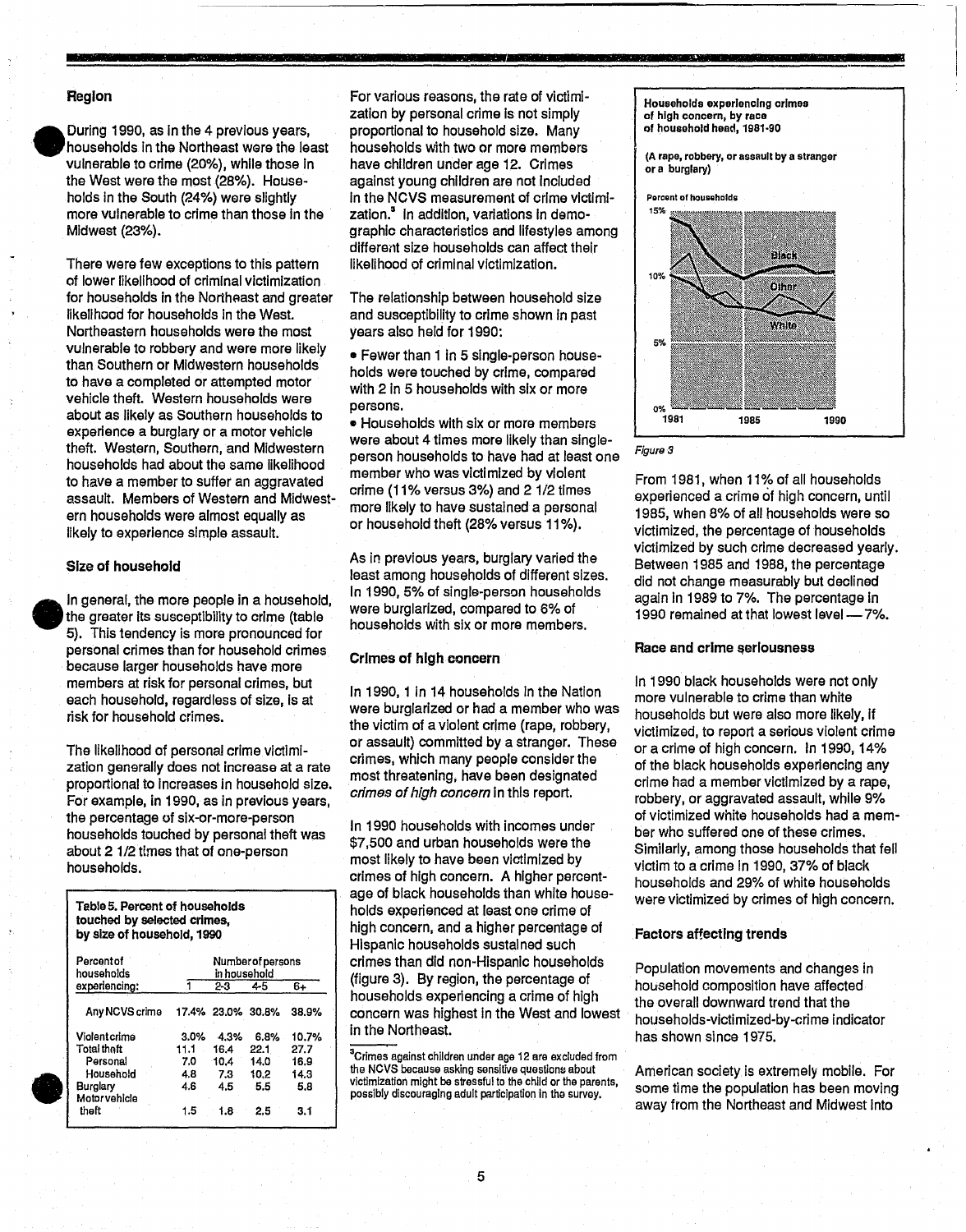the South and West. Urban residents have been moving to suburban and rural areas. In 1975, 50% of the U.S. population lived in the Northeast or Midwest, compared to 44% In 1990. Between 1975 and 1985 the percentage of households located In urban areas fell from 32% to 29% of all households, while suburban and rural households Increased from 68% to 71 %. After 1986 urban households continued to account for a declining percentage of all households, and suburban households, an increasing one.<sup>4</sup>

People are constantly moving Into and out of different households, creating new households, and merging existing households. During the period 1975 to 1990, the average size of the American hougehold decreased. One-person households represented 21% of all households in 1975 but 25% In 1990. The percentage of households consisting of six or more persons fell from 7% to 3%.

Two population movements outlined above, changing household size and household location, have shifted population from households more likely to experience crime -larger ones and those In urban areasto those less likely - smaller ones and those In suburban or rural areas. Another movement has shifted the population in the opposite direction, from the Northeast, a region with a lower likelihood of crime, to the West, where a higher proportion of households experience crime.

While current data do not permit measurement of the degree to which all population movements have affected the Indicator, estimates can be made for the effect of changes In household size. If the size distribution of American households wera the same in 1990 as In 1975, the estimate of households experiencing crime would have been 24.7% rather than 23.7%.<sup>5</sup> This adjusted estimate, however, Is still signif-Icantly below the 1975 estimate of 32% of households victimized by crime.

#### **Methodology**

The Bureau of Justice Statistics (BJS) developed the households-victimized-bycrime indicator in 1981 to Improve our

4Places of residence for 1986 through 1990 are based on 1980 census definitions, and earlier years are based on 1970 census definitions. Henca, the places of residence and population distributions identified in the two periods 1975-85 and 1986-90 were notdirectiy comparable.

<sup>5</sup>This analysis assumes that in each category of household size the percentage of households victimized by crime in 1990 would be unchanged, given the size distribution for all households that existed in 1975.

understanding of the Impact of crime on our society.<sup>5</sup> The household was chosen as the unit of analysis because crimes such as burglary are crimes against an entire household and crimes against persons affect members of the victim's household.

#### Crimes not included in the NCVS

Households-vlctlmized-by-crime estimates are derived from NCVS statistics on rape, personal robbery, assault, household burglary, personal and household theft, and motor vehicle theft.7 Because the NCVS counts only crimes for which the victim can be Interviewed, homicide Is not counted. Its exclusion does not noticeably affect the estimates. If each of the homicides during 1990 had occurred In a different household and if these housaholds had been victimized by no other crime (the largest possible effect), then the Inclusion of homicides In these findings would not have raised the overall percent of households victimized by crime (23.7%) by as much as  $0.05\%$ .

Other crimes against persons or their households, such as fraud, confidence games, kidnaping, and arson are not included In this analysis because they are not measured by the NCVS. Commercial crimes, drug trafficking, and drug possession crimes also are not Included.

#### Rates of crime- number of crimes per 1,000 persons or households

Traditional measures of crime are In the form of volumes or rates. Data on the volume of crime have limited usefulness because the size of the population Is not taken into account. Rates - expressed in the NCVS as crimes per 1,000 households or per 1,000 persons - automatically correct for different population sizes. Rates based on the Individual person or household, however, give only one measure of how common a crime is. Because crimes against individuals are likely to affect everyone with whom they reside. another estimate of whether crime is widely spread or highly concentrated is to measure its occurrence in households with different characteristics.

#### Households-victimized-by-crime indicator

**CACCAGE IN** 

æ

**•** 

For each type of crime examined, a house- • hold Is counted only once, regardless of how many times that household was victimized. For example, If a household were burglarized twice and one of Its members were robbed once during the year, it is counted once for households sustaining burglary even though it was victimized twice by burglary. It Is also counted once for households victimized by robbery. Finally, It Is counted once in the overall measure, households victimized by crime.

Consequently, the households-vlctlmlzedby-crime estimate for 1990 (23.7%) Is less than the sum of the estimates for households victimized by personal crimes (14.0%) and those victimized by household crimes (13.1%) because 2.2% of U.S. households were victims of both personal and household crimes. Similarly, because about 1.2% of U.S. households experience both personal theft and violence, the sum of households victimized by personal theft (10.5%) and those victimized by violence (4.7%) exceeds the estimate of those victimized by personal crime (14.0%).

All data in this Bulletin are from the NCVS • except those specifically attributed to other sources. The NCVS is an ongoing survey conducted for BJS by the Bureau of the Census. Interviews are conducted at 6 month intervals with all occupants age 12 or older in about 49,000 housing units (99,000 persons). Because the NCVS does not obtain Information about crimes against persons under age 12, households experienc-Ing only such crimes are not Included In the estimate of households victimized by crime.

#### Revisions to prior year estimates

Estimates of the percentage of households affected by crime for 1987 and 1989 vary from those published in Households Touched by Crime, 1987 and Crime and the Nation's Households, 1989, respectively.

In '1987 the NCVS conducted a preliminary test on 5% of the sample using computerassisted-telephone interviewing (CATI). In CATI an interviewer enters responses directly into a computer rather than on a printed form. Data from the CATI experiment were excluded from estimates until • the effects of the change in procedure were known.



6

*<sup>6</sup>*The Prevalonce of Crime, B.iS Bulletin, NCJ-75905, April 1981.

 $^7$ These crimes are defined in *Measuring Crime,* BJS Bulletin, NCJ-75710, February 1981. As used in this report, the term "theff' is synonymous with the term "larceny· used in previous reports. The NCVS was formeriy named the National Crime Survey (NCS). <sup>8</sup>Preliminary estimates for 1990 indicate that homicides increased by 10% from the 21,500 that occurred in 1989 (Federal Bureau of Investigation, Uniform Crime Reports, 1991).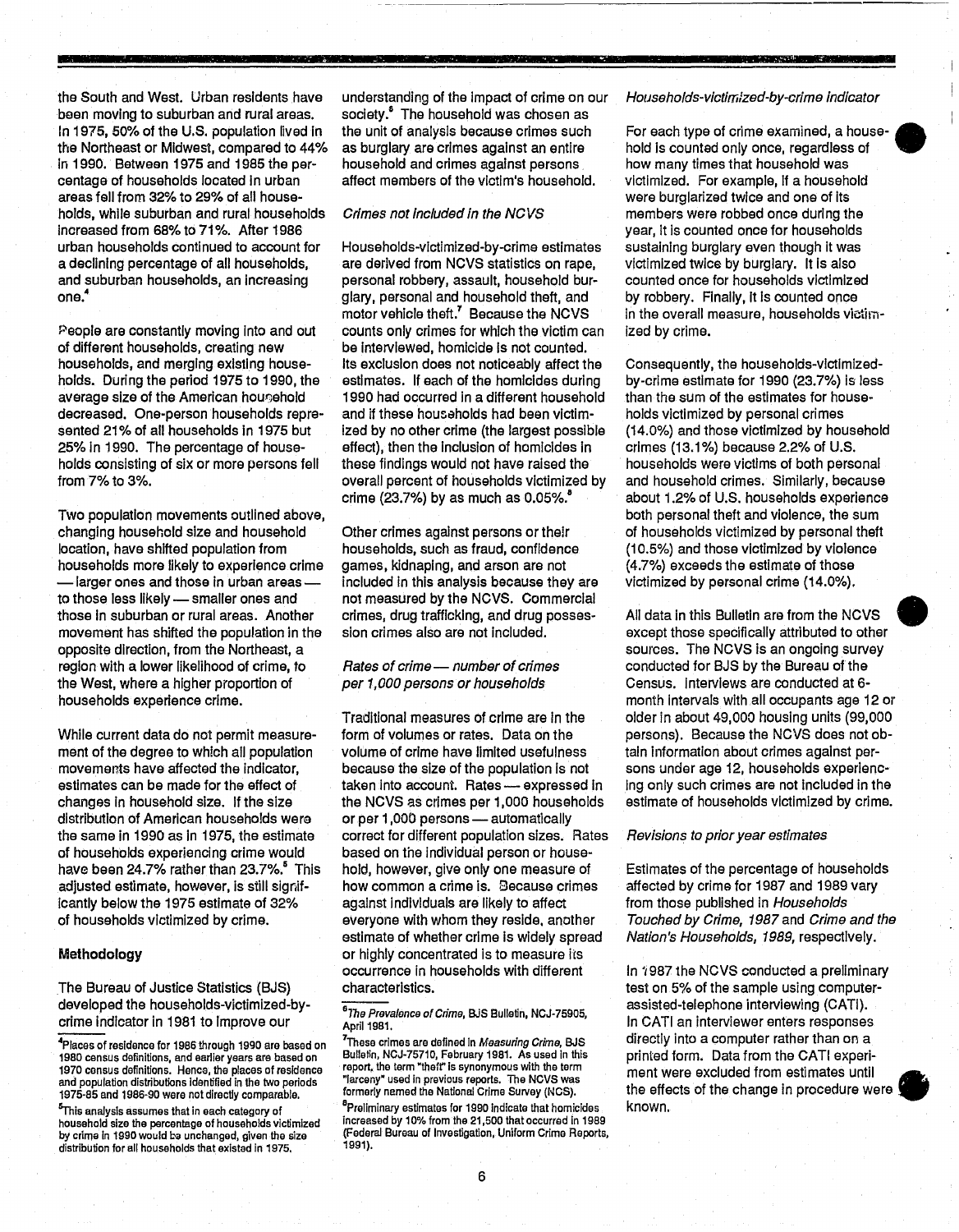

•

Subsequent to the publication of Crime and the Nation's Households, 1989, Census Bureau programmers discovered that a weighting adjustment was inadvertently omitted from the processing to produce the 1989 crime prevalence estimates. In general, the effect of the error was a slight overestimate of the percentage of households touched by crime for the Nation and for most population groups. Comparison of the corrected 1989 estimates with published estimates did not uncover any substantive change.

#### Estimates of standard errors

The estimates in this Bulletin are derived from sample survey data, and they are subject to sampling variation.<sup>9</sup> Because the procedure used to produce estimates of households sustaining crime differs from that for victimization rates, the householdsvictimized data have standard errors about 8% higher than those for victimization rates with the same population bases, even though they are derived from the same sample survey.

Comparisons presented in this report were determined to be statistically significant at the 95% confidence level, meaning that the estimated difference is greater than twice the standard error. Statements of compar-Ison qualified by language such as "slightly", "somewhat," or "marginal" indicate statistical significance at the 90% level (1.6 standard errors). The estimates are also subject to response errors, including crimes that are forgotten or withheld from the interviewer. Such response errors tend to cause understated counts of households victimized by crime.<sup>1</sup>

<sup>10</sup>A more detailed description of the procedures used to estimate households victimized by crime appears in an unpublished memorandum prepared by the U.S. Bureau of the Census. The memorandum Is available from Michael Rand, cia Bureau of Justice Statistics, 633 Indiana Avenue, N.W., Washington, D.C. 20531, telephone (202) 616-3494.

Bureau of Justice Statistics Bulletins are prepared by BJS staff under the direction of Michael Agoplan, deputy director. This report was written by Michael R. Rand. Tom Hester edited it. Marilyn Marbrook, publications unit chief, administered report production, assisted by Tina Dorsey, Betty Sherman, Priscilla Middleton, Yvonne Boston, and Jayne Pugh.

**=** 

#### August 1991, NCJ-130302

The Assistant Attorney General, Office of Justice Programs, coordinates the activities of the following program offices and bureaus: Bureau of Justice Statistics, National Institute of Justice, Bureau of Justice Assistance, Office of JUvenile Justlce and Delinquency Prevention, and Office for Victims of Crime.

<sup>---</sup> DDetails of the NCVS sample design, the slandard error computation, and the customary estimation procedure for victimization rates and counts may be found In Criminal Victimization in tho United States, 1989, NCJ-129391, December 1990, appendix III.